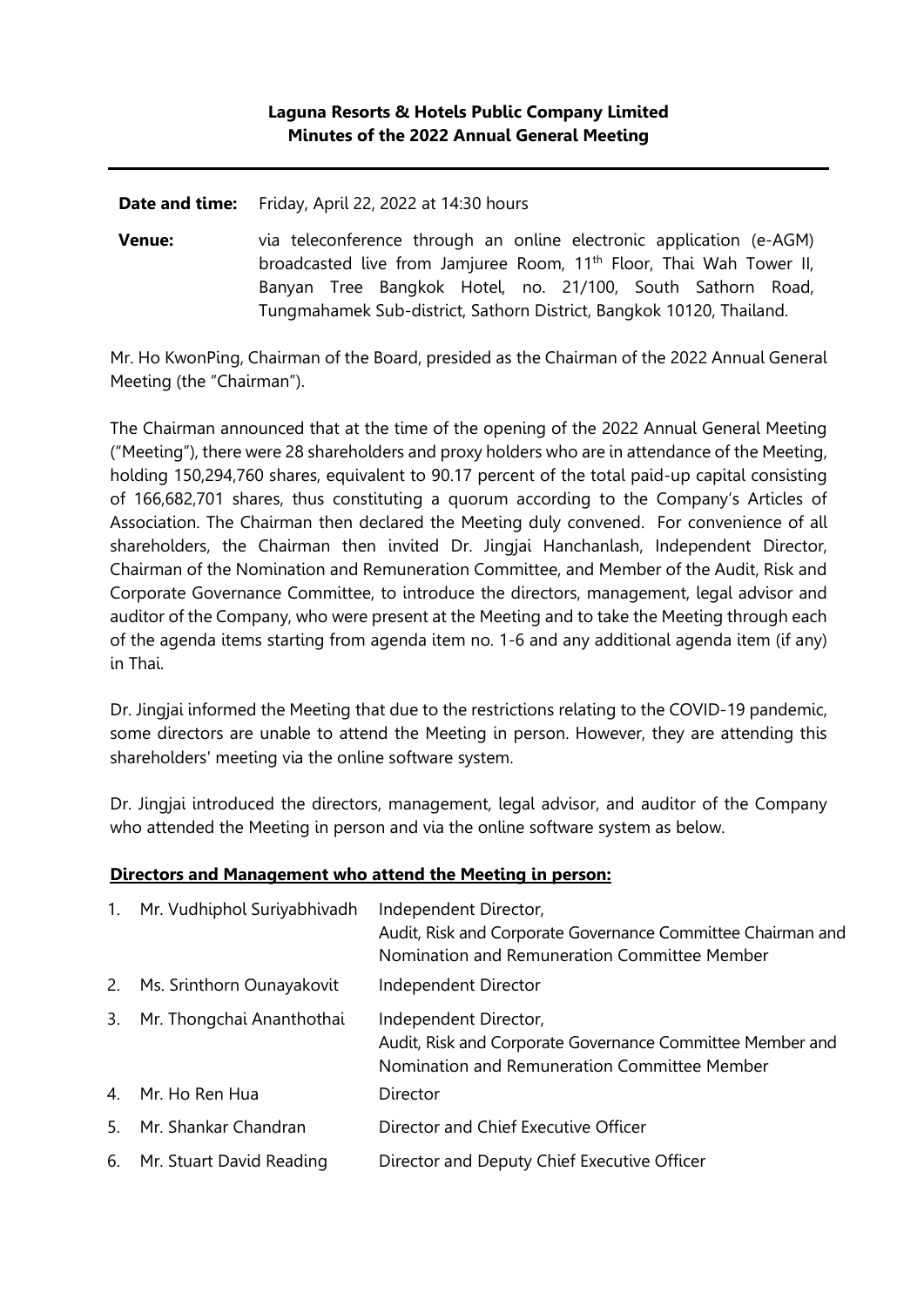| 7. Mr. Edmund Tan Min Hai | Chief Financial Officer and                                                          |
|---------------------------|--------------------------------------------------------------------------------------|
|                           | Senior Assistant Vice President – Head of Finance and Accounting                     |
|                           | 8. Ms. Areewan Sriwitchupong Chief Accountant and Assistant Vice President – Finance |

#### **Directors who attend the Meeting via the online software system**

- 1. Mr. Ariel P Vera Independent Director
- 2. Ms. Ho Ren Yung Non0Executive Director
- 3. Mr. Eddy See Hock Lye Director

#### **Director who is absent**

1. Mr. Ho KwonCjan Director

The Company has 12 directors, 11 directors attended the Meeting, representing 91.67 percent of the total number of directors.

### **Legal Advisor**

Mr. Theppachol Kosol and his team from Baker & Mckenzie Ltd., the Company's legal advisor and Inspector.

### **Auditor**

Ms. Pimjai Manitkajohnkit from EY Office Limited, the Company's auditor.

Before taking the Meeting through each agenda item, Dr. Jingjai invited the Company Secretary to advise all shareholders on the voting procedure for this Meeting via the online software system.

Ms. Duangporn Kijlertbunjong, the Company Secretary, informed all shareholders of the voting procedure and the counting of votes for the Meeting as follows:

- 1. With regards to voting at the shareholders' meeting, section 102 and section 33 of Public Company Act B.E. 2535 stipulate that shareholders shall have their number of votes equal to the number of shares held by each of them or one share is entitled to one vote.
- 2. Shareholders and proxy holders who have been authorized to vote during the Meeting, please vote for relevant agenda item. For the shareholders who wish to vote "Disapprove" or "Abstain", kindly (1) click the Graph icon, then select the relevant agenda or (2) click the meeting status bar and click either "Disapprove" or "Abstain" in the voting program. Only for Custodian – please indicate the number of your votes under each of the selected choices.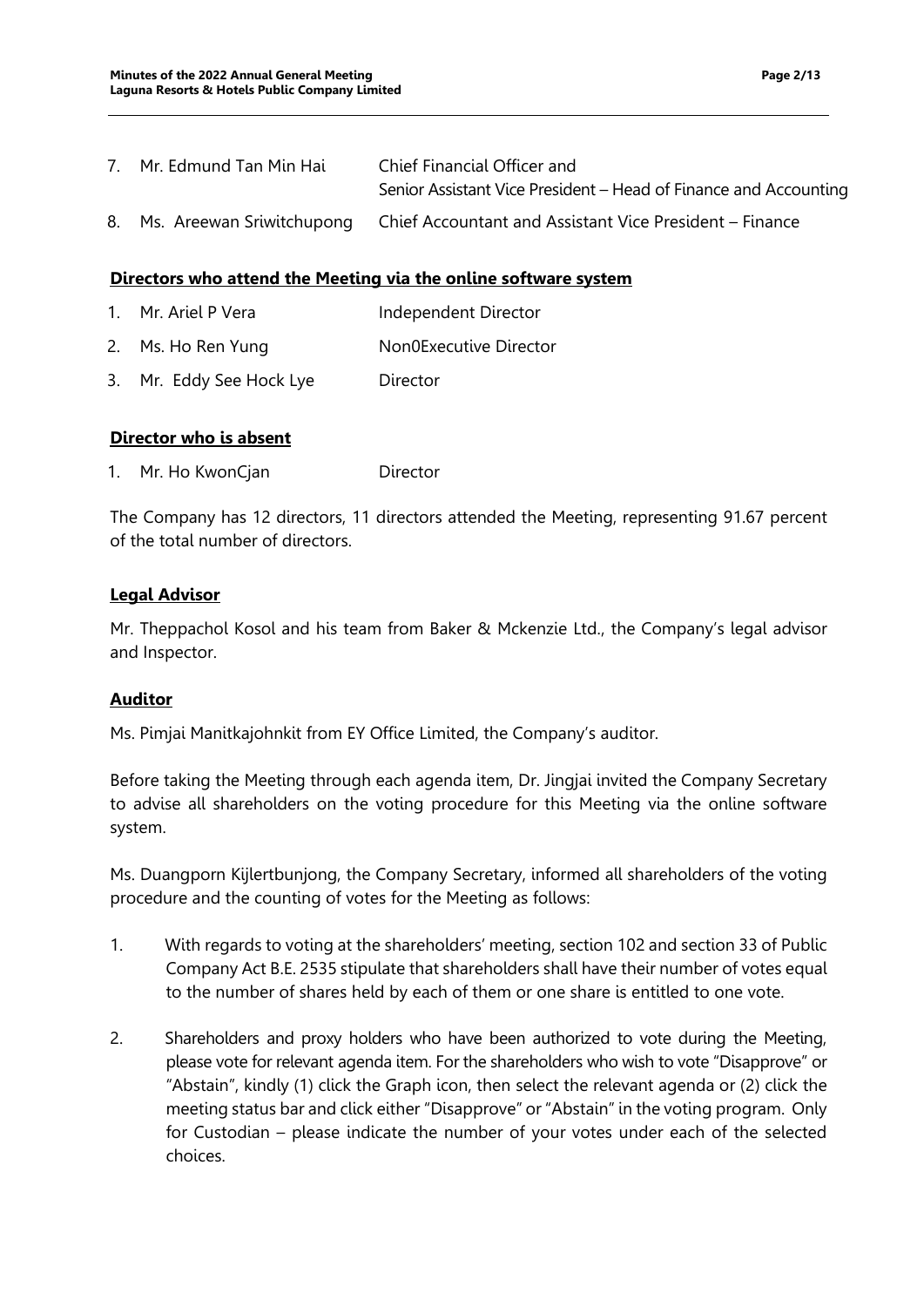- 3. Proxy holders with the votes casted by their shareholders as specified in the proxy forms submitted to the Company prior to the commencement of the Meeting do not have to vote during the Meeting. Such votes have already been collected and counted by the Company as indicated in the proxy forms.
- 4. In addition, all shareholders and proxy holders (except in the case of foreign investors appointing a custodian in Thailand to keep and safeguard their shares) cannot split the number of votes. All votes must be cast as "approve", "disapprove" or "abstain" in each agenda item.
- 5. The custodians appointed by foreign investors may cast all the votes or split the number of votes as "approve", "disapprove" or "abstain" in each agenda item.
- 6. With regards to voting for all agenda items, in case there is no shareholder and proxy holder casts their vote for disapproval or abstention, the vote casted shall be considered as an "approval" for the proposal of each particular agenda.
- 7. For the counting of votes, the Company will deduct the number of voting with "disapproval" and "abstention" from the total number of votes of shareholders attending the Meeting in each agenda item. The remaining votes shall be considered as the votes of approval.
- 8. According to the Company's Articles of Association, Article 32, a resolution of the shareholders' meeting shall be resolved as follows:
	- 1) In an ordinary event in respect of the agenda items no. 1, 2, 3, 4.1 and 5 of the notice calling for this shareholders' meeting, the majority vote of the shareholders who attend the Meeting and cast their votes. In case of an equality of votes, the Chairman of the Meeting shall have an additional vote as a casting vote.
	- 2) In the case of the consideration and approval of any remuneration for the directors in respect of the agenda item no. 4.2, the two-thirds of the votes of the shareholders who attend the Meeting and are eligible to vote.
- 9. The total number votes of the shareholders casted for each agenda item may not be equivalent, as there are shareholders and proxy holder logging in and/or logging out of the online meeting room from time to time. Therefore, the number of persons attending the Meeting via the online software system in each agenda item may change and may not be the same.
- 10. Please be informed that the Company has given the shareholders an opportunity to ask questions and render their opinions concerning today meeting agenda items in advance by submitting them to the Company by 15<sup>th</sup> April 2022. Please note that none of the shareholders submitted their query to the Company.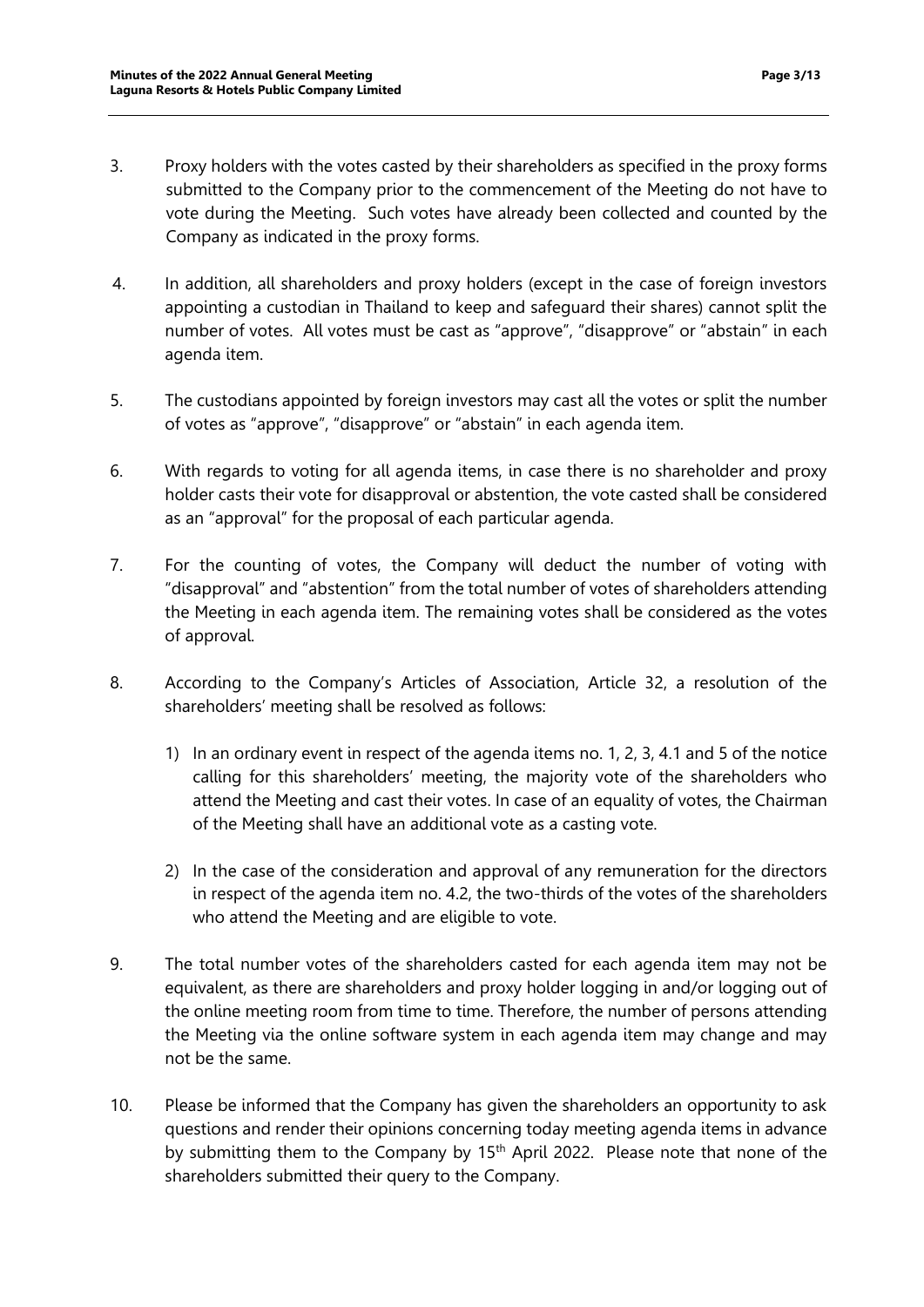In order to minimize the risk of having the Company's Directors residing in the same place for a long time, the Company would like to have today meeting conducted in a most effective and concise manner, any questions submitting to the Company after 15th April 2022 or during the meeting today, you could also send questions relevant to the agenda of this meeting at [ir@lagunaresorts.com,](mailto:ir@lagunaresorts.com) the Company will prepare answer for those questions and will post them on the Company's website later.

Dr. Jingjai proceeded with the Meeting by proposing to the Meeting each of the agenda items as detailed below:

### **1. To certify the minutes of the 2021 Annual General Meeting**

Dr. Jingjai requested the Meeting to review the minutes of the 2021 Annual General Meeting, a copy of which was sent to all shareholders together with the notice calling for the Meeting. The Board had recommended the minutes of the 2021 Annual General Meeting be certified by the shareholders.

**Resolution:** The Meeting certified the minutes of the 2021 Annual General Meeting by a unanimous vote of the shareholders and proxy holders who attended the Meeting and casted their votes, with details as shown in the following vote counting summary:

| <b>Voting Results</b> |                                         | <b>Number of Votes*</b> |          |
|-----------------------|-----------------------------------------|-------------------------|----------|
|                       | Approved                                | 150,294,760             | 100.00%  |
|                       | Disapproved                             | -None-                  | $0.00\%$ |
|                       | Void                                    | -None-                  | $0.00\%$ |
|                       | Total no. of votes cast by shareholders | 150,294,760             | 100.00%  |

| • Abstained                                                     | -None-      |
|-----------------------------------------------------------------|-------------|
| Total no. of votes of the shareholders who are eligible to vote | 150,294,760 |

**Note:** \* The Company's Articles of Association states that a resolution of the shareholders' meeting in an ordinary matter requires a majority of the votes of the shareholders who are present and cast their votes.

## **2. To acknowledge the Company's 2021 business operational report and to approve the Company's audited financial statements for the year ended December 31, 2021 with the auditor's report thereon**

In the interest of expediting the Meeting, Dr. Jingjai invited Ms. Areewan Sriwitchupong, Chief Accountant & Assistant Vice President – Finance, to report the business operations and the financial report of the Company for the year 2021 to the Meeting in Thai.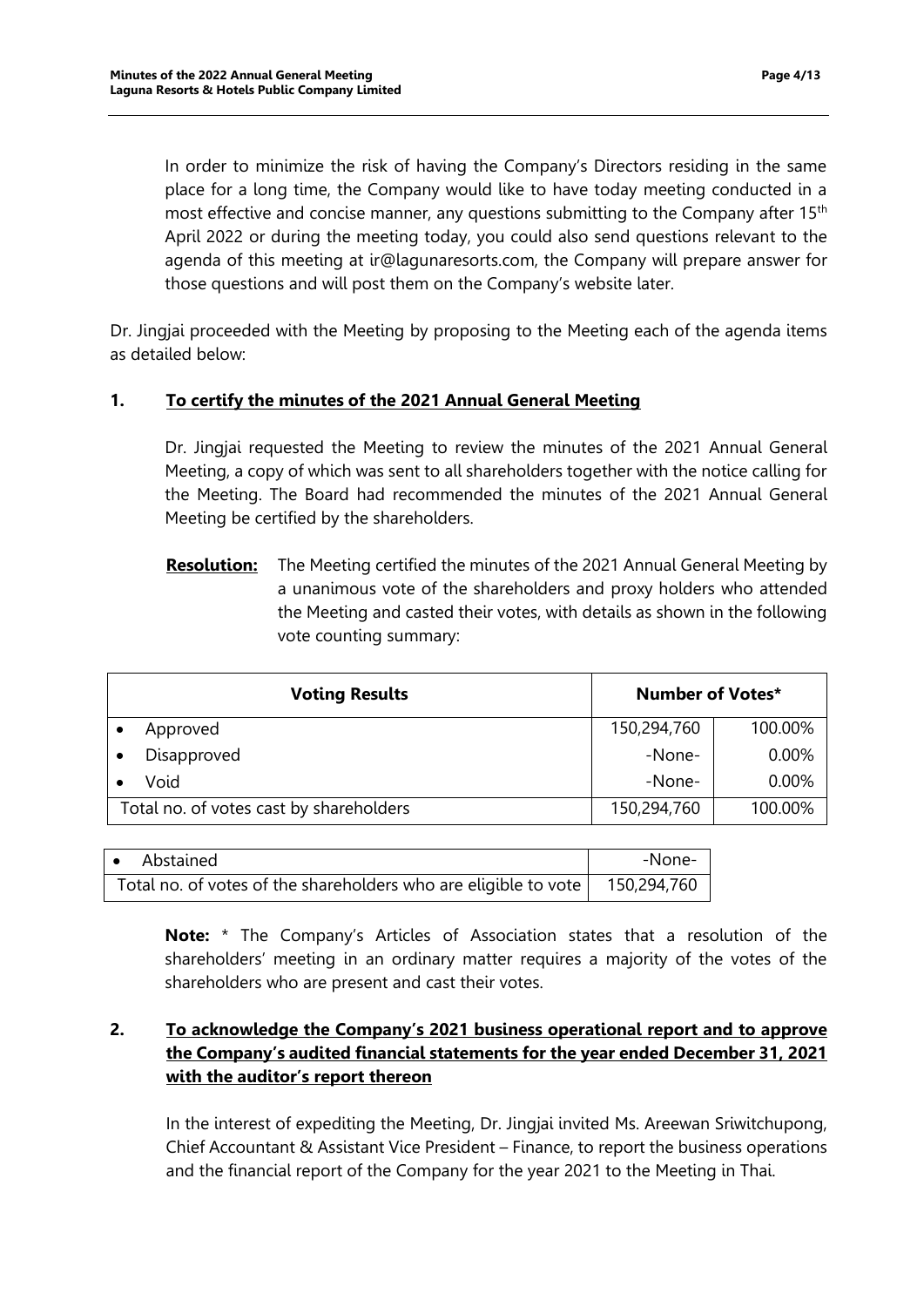Ms. Areewan reported to the Meeting as follows:

### **The Company's 2021 Business Operations**

The impact of COVID-19 pandemic has continued to affect most business and industries in 2021. Amidst the uncertainties and risks of the re-emerging COVID-19 variants, LRH Group reported an operating EBITDA loss of Baht 224 million for the year.

All-in-all, the Group arrived at a loss of Baht 1,032 million compared to a loss of Baht 947 million in 2020.

## **Profit & Loss - Consolidated Financial Statements for the year ended 31 December 2021**

- Revenue decreased 47% was due to reduce in hotel and property sales revenues.
- Expenses reduced by 34%.
- Loss before tax was Baht 957 million, 19% increase from last year due to full year impact of the COVID-19 pandemic in 2021, compared to 9 months impact started from April 2020.
- The net loss for the year was Baht 1,032 million increased 9% from Last year.

#### **Statement of Financial Position**

- LRH group has cash of Baht 732 million, increased by Baht 163 million from last year.
- Increase in AR collection so AR trade reduced, decrease in property, plant and equipment due to depreciation which impacted to a decrease of total assets of Baht 383 million.
- Liabilities, increase payment to AP trade, the company has new loans and advance received from customer from deposit of property sales at Baht 380 million. Hence, total liabilities increased Baht 547 million.
- Shareholder equity, decreased by Baht 930 million mainly from net loss of 2021 amounting Baht 1,032 million.

### **Cash Flows**

The cash inflow from operations was Baht 117 million in 2021.

- Baht 52 million utilized in purchasing of fixed assets which relates largely to hotel capital expenditures pre-Covid-19 in 2019, with gradual repayments to the year 2021.
- Increase of new loan for hotels.
- Loan repayments and interest payments for property sales.
- As a consequence, overall cash reserves increased by Baht 163 million during the year.
- The ending cash balance was Baht 732 million as at 31 December 2021.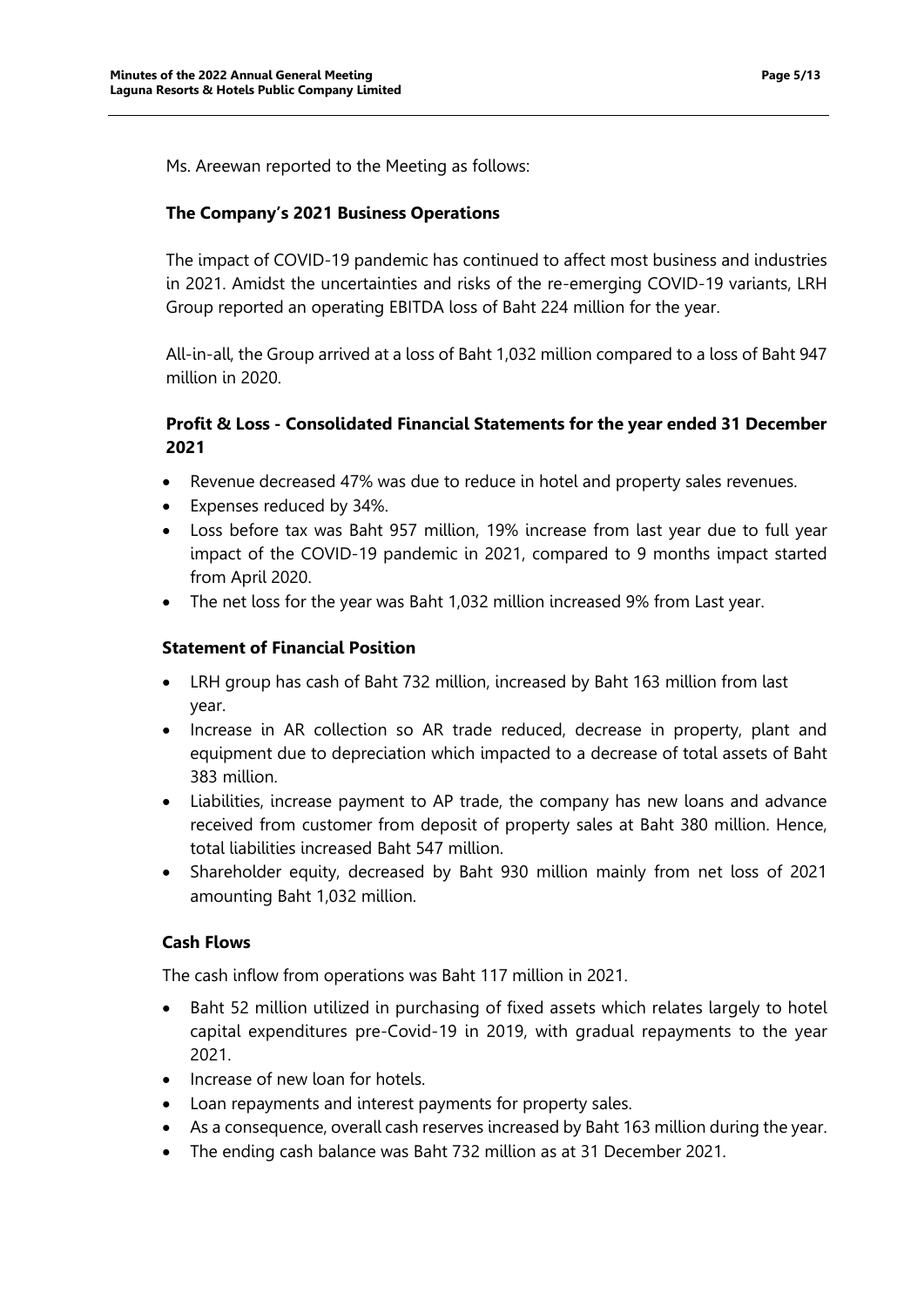Ms. Areewan further informed the Meeting on the status update of the Anti-Corruption that Corporate Governance Policy has been established to benefit the Company's businesses for long-term and sustainable value creation and growth. The Anti-Corruption Policy is embedded as part of the Company's Good Corporate Governance Policy.

### **Status Update on Anti-Corruption**

- Due to the expiration of the CAC Certificate of the Company in February this year, the Company has proceeded with the CAC Certificate renewal according to the guiding principles of the CAC, by re-considering and evaluating relevant risks, assessing adequacy and efficiency of the relevant existing policies and procedures of the Company in order to renew our CAC Certificate.
- The CAC has announced that the Company has been successfully re-certified its CAC Certificate on 31 March 2022.

Ms. Areewan further informed the Meeting that the Company's audited financial statements for the year ended December 31, 2021 had been reviewed by the Audit, Risk and Corporate Governance Committee, the Board of Directors, and audited by a certified public accountant. Ms. Areewan referred the Meeting to the "Financial Statements" section of the Annual Report which had been sent to all shareholders, together with the notice calling for the Meeting, and advised that the Board of Directors had recommended that the financial statements for the year ended December 31, 2021 be proposed for shareholders' approval at this Meeting.

**Resolution:** The Meeting acknowledged the Company's 2021 business operational report and approved the Company's audited financial statements for the year ended December 31, 2021 with the auditor's report thereon by a unanimous vote of the shareholders and proxy holders who attended the Meeting and cast their votes, with details as shown in the following vote counting summary:

| <b>Voting Results</b>                   | <b>Number of Votes*</b> |          |
|-----------------------------------------|-------------------------|----------|
| Approved                                | 150,294,760             | 100.00%  |
| Disapproved                             | -None-                  | $0.00\%$ |
| Void                                    | -None-                  | $0.00\%$ |
| Total no. of votes cast by shareholders | 150,294,760             | 100.00%  |

| Abstained<br>∣ ●                                                | -None-      |
|-----------------------------------------------------------------|-------------|
| Total no. of votes of the shareholders who are eligible to vote | 150,294,760 |

**Note:** \* The Company's Articles of Association states that a resolution of the shareholders' meeting in an ordinary matter requires a majority of the votes of the shareholders who are present and cast their votes.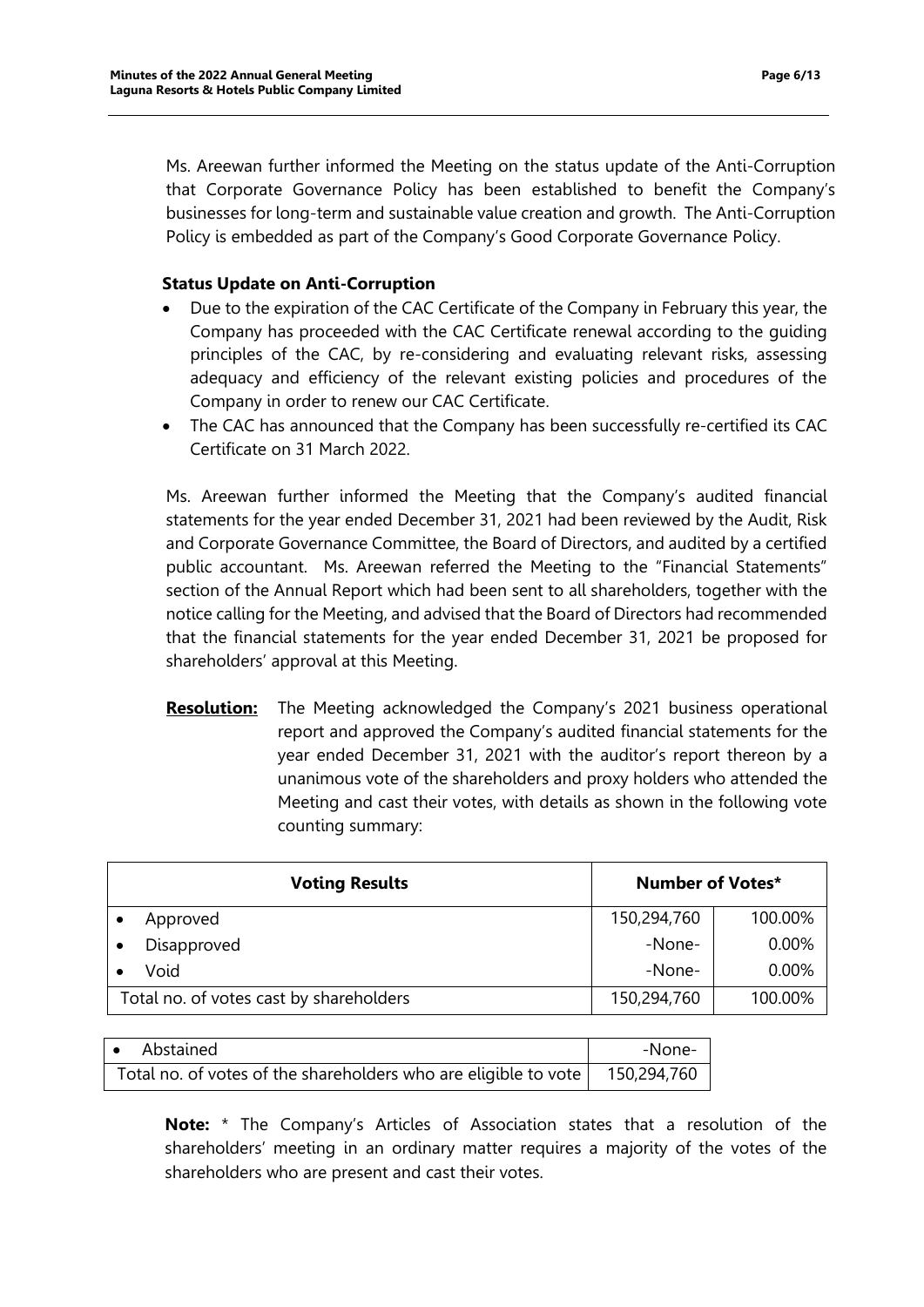### **3. To approve the proposal not to pay the dividend**

Dr. Jingjai reported to the Meeting that on February 22, 2022 the Board of Directors' Meeting No. 1/2022 agreed to propose to the AGM to approve that no dividend is to be paid for the year ended 31 December 2021 due to the substantial loss made by the Company and also to help the Company conserve cash in times of uncertainty.

**Resolution**: The Meeting approved the proposal not to pay the dividend for the year ended December 31, 2021 by a unanimous vote of the shareholders and proxy holders who attended the Meeting and cast their votes, with details as shown in the following vote counting summary:

| <b>Voting Results</b>                   | <b>Number of Votes*</b> |          |
|-----------------------------------------|-------------------------|----------|
| Approved                                | 150,294,760             | 100.00%  |
| Disapproved                             | -None-                  | $0.00\%$ |
| Void                                    | -None-                  | $0.00\%$ |
| Total no. of votes cast by shareholders | 150,294,760             | 100.00%  |

| • Abstained                                                     | -None-      |
|-----------------------------------------------------------------|-------------|
| Total no. of votes of the shareholders who are eligible to vote | 150,294,760 |

**Note**: \* The Company's Articles of Association states that a resolution of the shareholders' meeting in an ordinary matter requires a majority of the votes of the shareholders who are present and cast their votes.

## **4. Matters relating to directorship of the Company**

## **4.1 To approve the election of directors to succeed those who will be retiring on completion of their terms**

Dr. Jingjai informed the Meeting that since he was one of the directors who are due to retire by rotation and to propose to the meeting for re-election, for being appropriate, he invited Mr. Vudhipohol Suriyabhivadh, Audit, Risk and Corporate Governance Committee Chairman, to lead this agenda.

Mr. Vudhiphol explained that Article 13 of the Company's Articles of Association stipulated that in voting to elect directors, the votes shall be non-accumulative and each share of each shareholder shall be counted as one vote and Article 14 of the Company's Articles of Association stipulates that at each AGM, one-third of the directors shall retire from office. Retiring directors are eligible for re-election. The following 4 directors were due to retire at the 2022 AGM.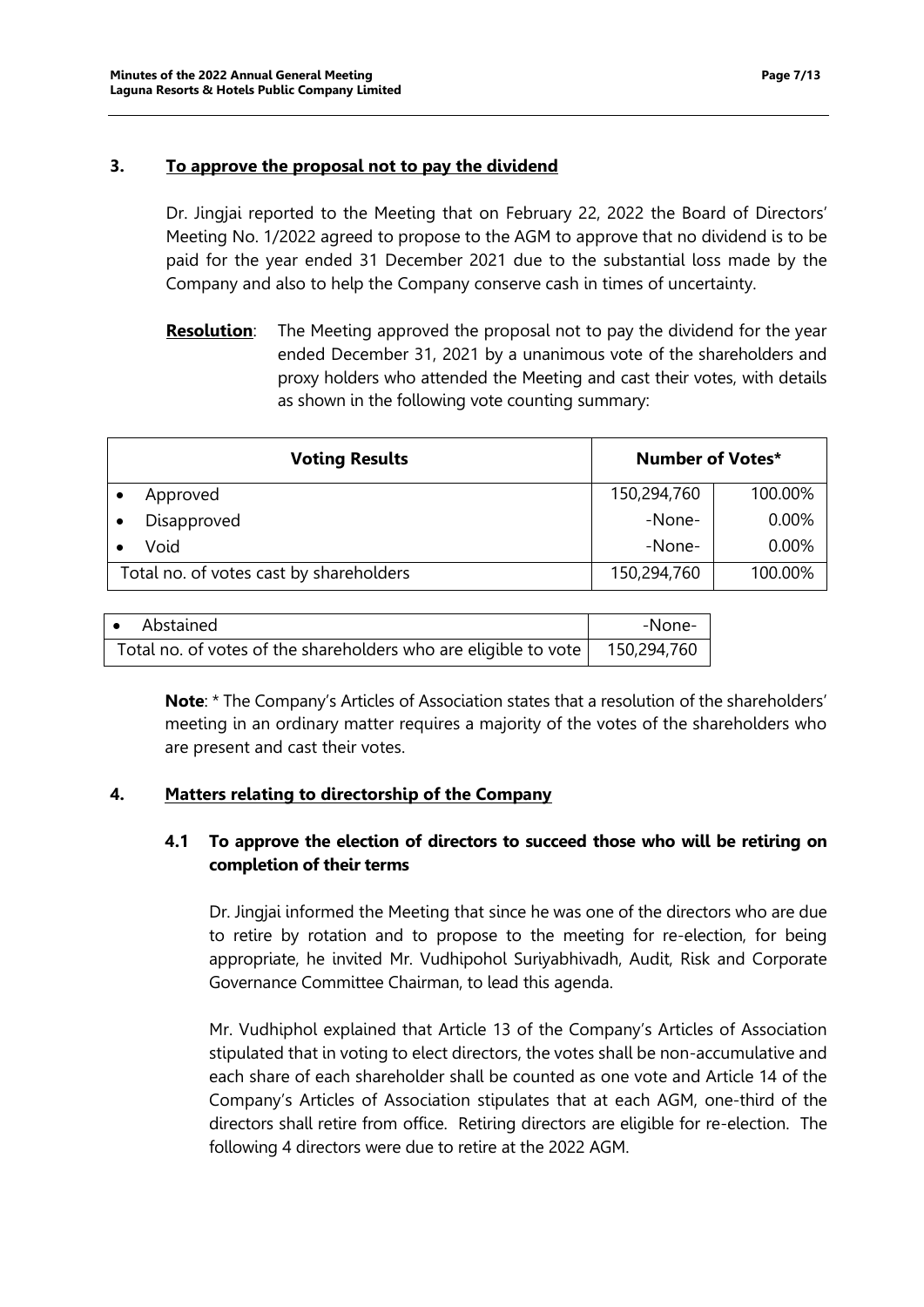| 1) Dr. Jingjai Hanchanlash | Independent Director |
|----------------------------|----------------------|
| 2) Mr. Ho Ren Hua          | Director             |
| 3) Mr. Ho KwonCjan         | Director             |
| 4) Mr. Eddy See Hock Lye   | Director             |

The profiles of the 4 retiring directors were shown in Attachment 3 of the notice calling for the Meeting.

Mr. Vudhiphol informed the Meeting that the Nomination and Remuneration Committee and the Board of Directors, in view of their expertise, professional qualification, knowledge, work experiences, and contribution in overseeing and carefully advising the Company's businesses, especially during the COVID-19 pandemic, for the best interest of all shareholders, the Board of Directors, excluding the interested directors, agreed to propose for the AGM to re-elect all 4 retiring directors for another term of directorships as recommended by the Nomination and Remuneration Committee.

**Resolution:** The Meeting approved the re-election of all 4 retiring directors, namely Dr. Jingjai Hanchanlash, Mr. Ho Ren Hua, Mr. Ho KwonCjan and Mr. Eddy See Hock Lye for another term of directorships by the votes of the shareholders and proxy holders who attended the Meeting and cast their votes, with details as shown in the following vote counting summary.

### **1) Dr. Jingjai Hanchanlash**

| <b>Voting Results</b>                   | <b>Number of Votes*</b> |          |
|-----------------------------------------|-------------------------|----------|
| Approved                                | 150,292,760             | 99.9987% |
| Disapproved                             | 2,000                   | 0.0013%  |
| Void                                    | -None-                  | 0.00%    |
| Total no. of votes cast by shareholders | 150,294,760             | 100.00%  |

| Abstained                                      | -None-      |
|------------------------------------------------|-------------|
| Total no. of votes of the shareholders who are | 150,294,760 |
| eligible to vote                               |             |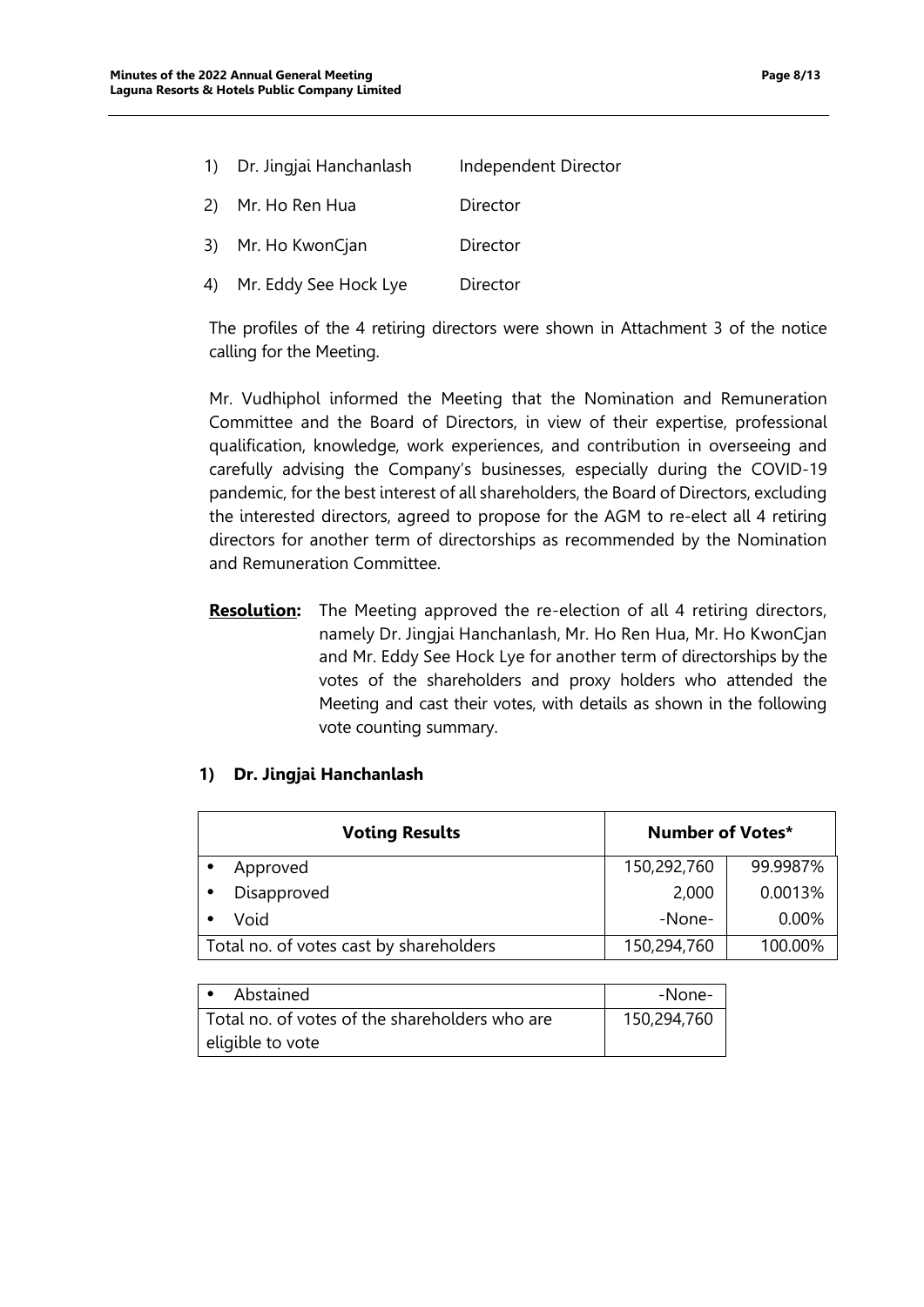## **2) Mr. Ho Ren Hua**

| <b>Voting Results</b>                   | <b>Number of Votes*</b> |         |
|-----------------------------------------|-------------------------|---------|
| Approved                                | 150,294,760             | 100.00% |
| Disapproved                             | -None-                  | 0.00%   |
| Void                                    | -None-                  | 0.00%   |
| Total no. of votes cast by shareholders | 150,294,760             | 100.00% |

| Abstained                                      | -None-      |
|------------------------------------------------|-------------|
| Total no, of votes of the shareholders who are | 150,294,760 |
| eligible to vote                               |             |

# **3) Mr. Ho KwonCjan**

| <b>Voting Results</b>                   | <b>Number of Votes*</b> |         |
|-----------------------------------------|-------------------------|---------|
| Approved                                | 150,294,760             | 100.00% |
| Disapproved                             | -None-                  | 0.00%   |
| Void                                    | -None-                  | 0.00%   |
| Total no. of votes cast by shareholders | 150,294,760             | 100.00% |

| Abstained                                      | -None-      |
|------------------------------------------------|-------------|
| Total no, of votes of the shareholders who are | 150,294,760 |
| eligible to vote                               |             |

## **4) Mr. Eddy See Hock Lye**

| <b>Number of Votes*</b><br><b>Voting Results</b> |             |         |
|--------------------------------------------------|-------------|---------|
| Approved                                         | 150,294,760 | 100.00% |
| Disapproved                                      | -None-      | 0.00%   |
| Void                                             | -None-      | 0.00%   |
| Total no. of votes cast by shareholders          | 150,294,760 | 100.00% |

| Abstained                                      | -None-      |
|------------------------------------------------|-------------|
| Total no. of votes of the shareholders who are | 150,294,760 |
| eligible to vote                               |             |

**Note**: \* The Company's Articles of Association states that a resolution of the shareholders' meeting in an ordinary matter requires a majority of the votes of the shareholders who are present and cast their votes.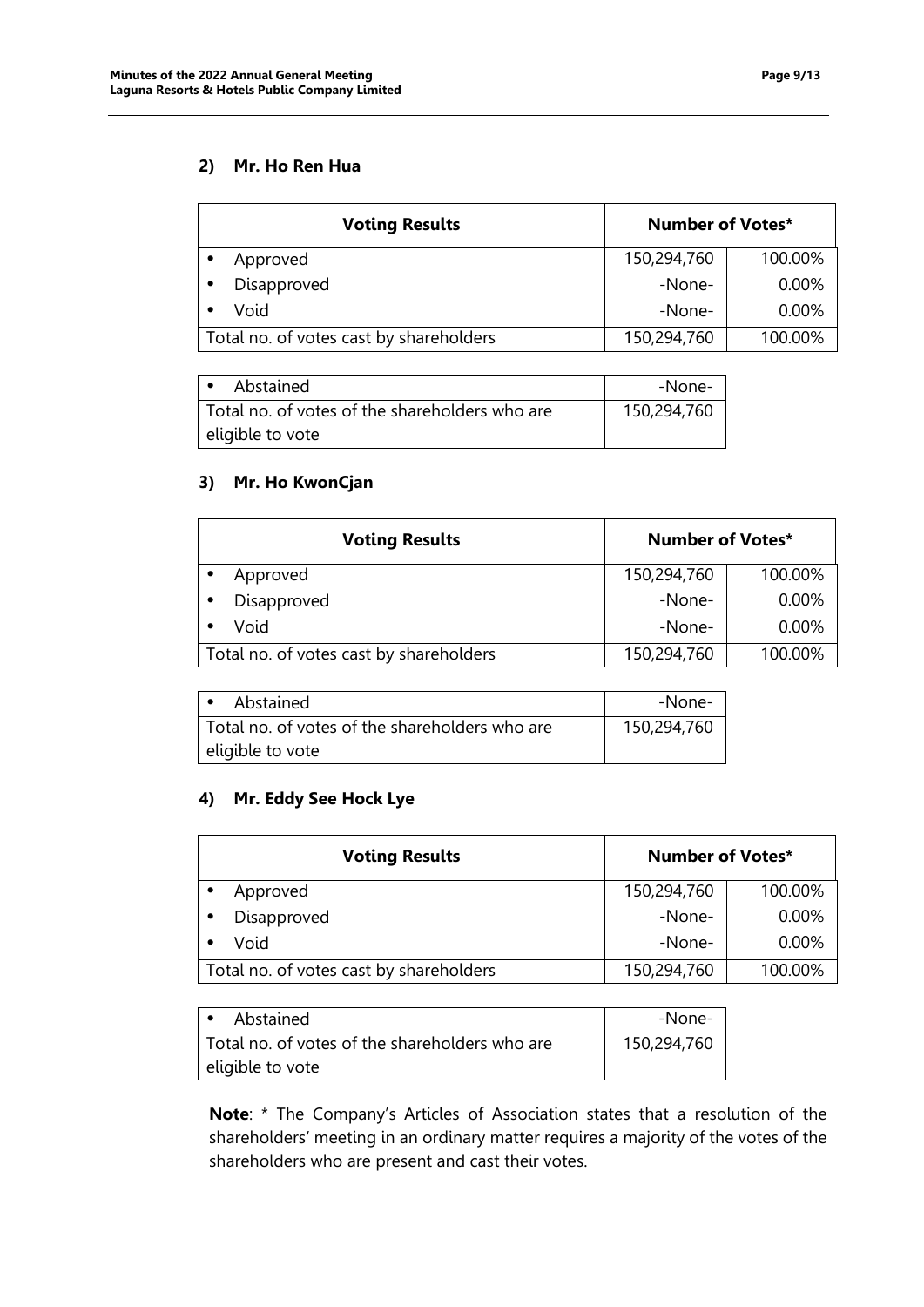# **4.2 To approve the remuneration for the Board and Directors, Audit, Risk and Corporate Governance Committee, and the Nomination and Remuneration Committee**

Dr. Jingjai informed the Meeting that in reviewing the directors' remuneration by taking into account the operational results and the adverse impact of the COVID-19 pandemic on the Company's business, the Board of Director recommended reducing the 2021 director fees by 15 percent from the preceding year, which took effect from August 2020 onwards, which is one of the costs saving measures during COVID-19 pandemic supported by the Board of Directors.

For consideration of the 2022 directors' remuneration, the Board of Directors has a view of recovery phase in the year 2022, therefore the Board of Directors has concurred to propose to the AGM to approve the directors' remuneration equivalent to the director fee approved by the 2020 AGM Pre-COVID (i.e. 15% reduction in directors' remuneration is no longer applicable as the year 2021). Comparative details of remuneration proposed for each category are shown in the following remunerations table.

| <b>Position</b>        | <b>Remuneration</b><br>/ Meeting / Person (Baht) |         | <b>Spa &amp; Gallery Vouchers</b><br>/ Year / Person |                                         |      |      |
|------------------------|--------------------------------------------------|---------|------------------------------------------------------|-----------------------------------------|------|------|
|                        | 2022                                             | $2021*$ | 2020                                                 | 2022                                    | 2021 | 2020 |
| Chairman of the Board  | 262,000                                          | 223,000 | 262,000                                              |                                         |      |      |
| Independent Director   | 175,000                                          | 149,000 | 175,000                                              | USD2,000<br>(Approximately Baht 60,000) |      |      |
| Non-Executive Director | 175,000                                          | 149,000 | 175,000                                              | USD2,000<br>(Approximately Baht 60,000) |      |      |
| Director               | 115,000                                          | 98,000  | 115,000                                              |                                         |      |      |

### **Board of Directors**

### **Audit, Risk and Corporate Governance Committee and Nomination and Remuneration Committee**

| <b>Position</b> | Remuneration<br>/ Meeting / Person (Baht) |        |        |  |
|-----------------|-------------------------------------------|--------|--------|--|
|                 | $2021*$<br>2022<br>2020                   |        |        |  |
| Chairman        | 87,000                                    | 74,000 | 87,000 |  |
| Member          | 45,000                                    | 38,000 | 45,000 |  |

\* 2021 fees with 15% voluntarily reduction from 2020 fees and are rounded up to the nearest thousand Baht, took effect since August 2020.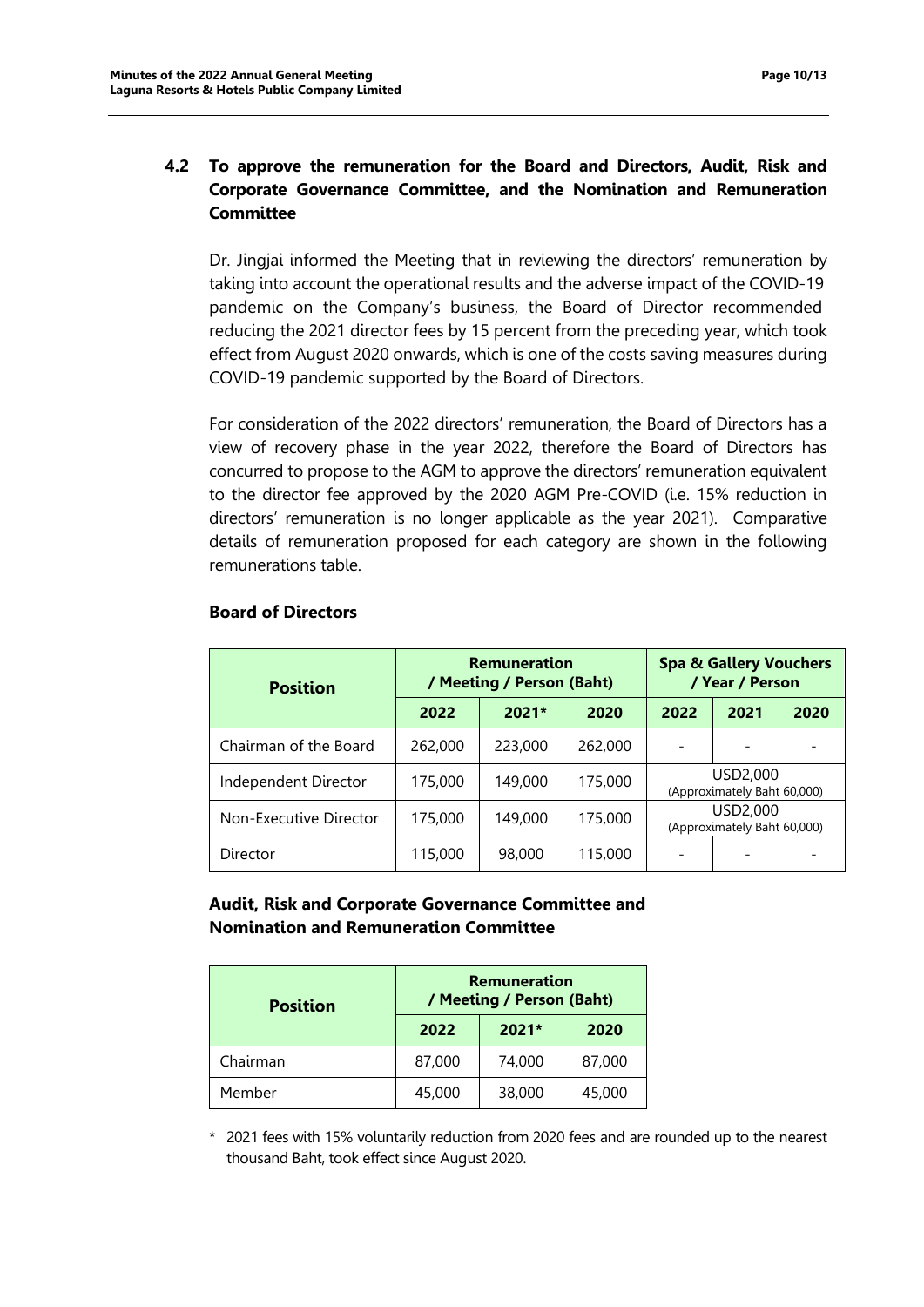If the proposed remuneration is approved, it will take effect from January 1, 2022 onwards, unless or until resolved otherwise by a general meeting of the shareholders of the Company.

**Resolution:** The Meeting approved, by not less than two-thirds of the total number of the votes of the shareholders who attended the Meeting and are eligible to vote, the directors' remuneration equivalent to the fee in 2020 (15% reduction in directors' remuneration is no longer applicable as the year 2021) for all members of the Board of Directors, the Audit, Risk and Corporate Governance Committee and the Nomination and Remuneration Committee as details proposed by the Board with effect from January 1, 2022 and for each subsequent year, unless or until resolved otherwise by a general meeting of the shareholders of the Company, with details as shown in the following vote counting summary:

| <b>Voting Results</b>                          | <b>Number of Votes*</b> |          |
|------------------------------------------------|-------------------------|----------|
| Approved                                       | 150,294,760             | 100.00%  |
| Disapproved<br>$\bullet$                       | -None-                  | 0.00%    |
| Abstained                                      | -None-                  | $0.00\%$ |
| Void                                           | -None-                  | 0.00%    |
| Total no. of votes of the shareholders who are | 150,294,760             | 100.00%  |
| eligible to vote                               |                         |          |

**Note**: \* The Company's Articles of Association states that a resolution of the shareholders' meeting to determine any remuneration for the directors requires not less than two-thirds of the votes of the shareholders who attend the Meeting and are eligible to vote.

# **5. To approve the appointment of an auditor and determination of its remuneration for the year 2022**

Dr. Jingjai informed the Meeting that as recommended by the Audit, Risk and Corporate Governance Committee, the Board has agreed to propose to the Meeting to appoint Ms. Pimjai Manitkajohnkit, CPA No. 4521 and/or Ms. Sumana Punpongsanon, CPA No. 5872 and/or Mr. Chayapol Suppasedtanon, CPA No. 3972 and/or Ms. Orawan Techawatanasirikul, CPA No. 4807 and/or Ms. Kirdsiri Kanjanaprakasit, CPA No. 6014 and/or Mrs. Gingkarn Atsawarangsalit, CPA No. 4496 and/or Mrs. Nummon Kerdmongkhonchai, CPA No. 8368 of EY Office Limited to be the Company's auditor for the year 2022 with total remuneration not exceeding Baht 600,000. The profile of the 7 nominated auditors had been sent to all shareholders as shown in Attachment 6 of the notice calling for the Meeting. Comparative details of auditor's remuneration are set out in the following table.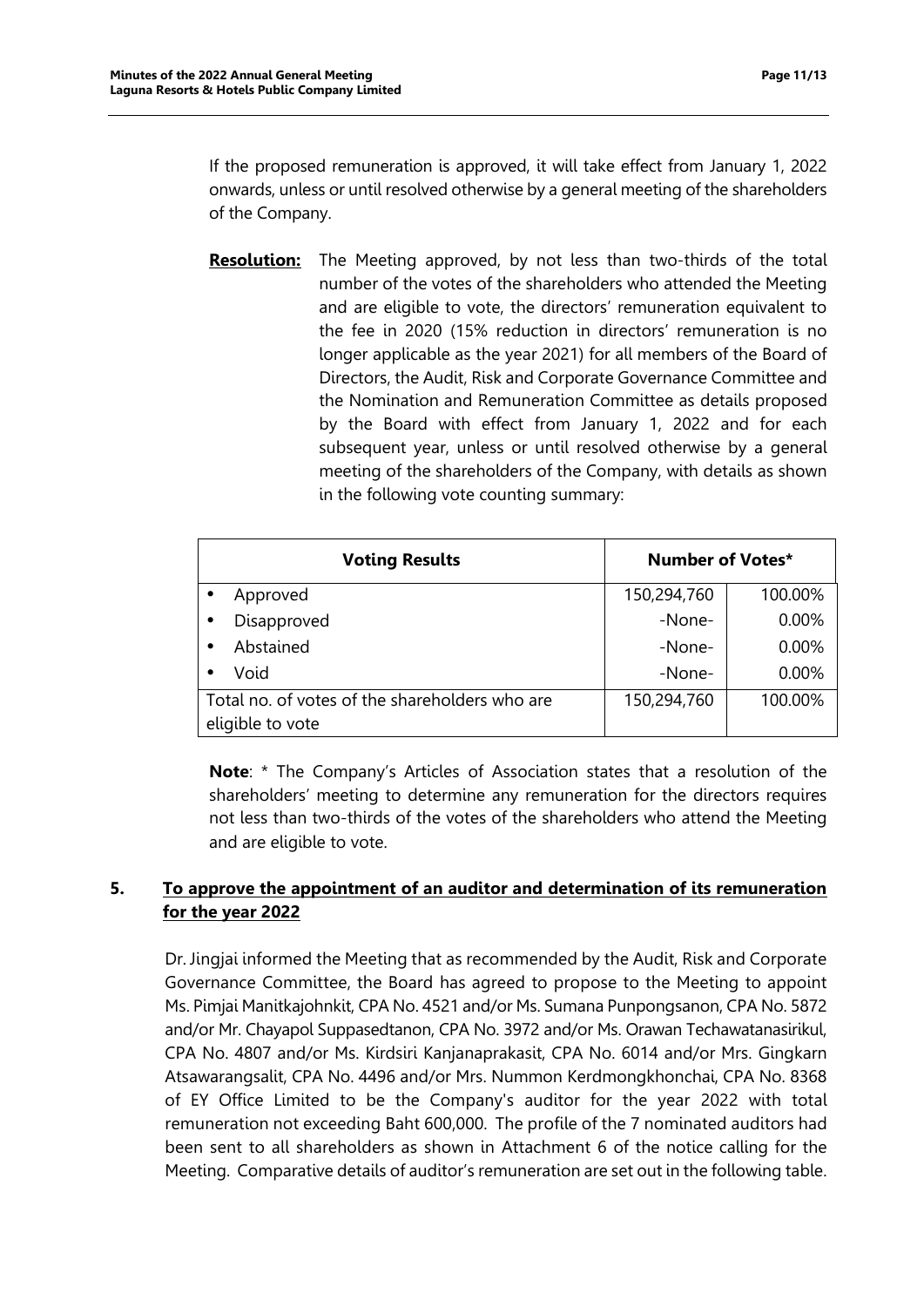(Unit : Baht)

|                      | 2022      | 2021      | 2020       |
|----------------------|-----------|-----------|------------|
| LRH                  | 600,000   | 600,000   | 900,000    |
| LRH and subsidiaries | 7,200,000 | 7,200,000 | 10,100,000 |

**Resolution:** The Meeting approved the appointment of an auditor and determination of its remuneration for the year 2022 as per the details proposed by the Board by a unanimous vote of the shareholders and proxy holders who attended the Meeting and cast their votes, with details as shown in the following vote counting summary:

| <b>Voting Results</b>                   | Number of Votes* |          |  |
|-----------------------------------------|------------------|----------|--|
| Approved                                | 150,294,760      | 100.00%  |  |
| Disapproved                             | -None-           | $0.00\%$ |  |
| Void                                    | -None-           | $0.00\%$ |  |
| Total no. of votes cast by shareholders | 150,294,760      | 100.00%  |  |

| • Abstained                                                     | -None-      |
|-----------------------------------------------------------------|-------------|
| Total no. of votes of the shareholders who are eligible to vote | 150,294,760 |

**Note**: \* The Company's Articles of Association states that a resolution of the shareholders' meeting in an ordinary matter requires a majority of the votes of the shareholders who are present and cast their votes.

### **6. To consider any other appropriate business, if any**

Dr. Jingjai asked the shareholders whether any shareholder would like to propose any other agenda item for the Meeting to consider. However, no agenda item was raised.

As there were no further agenda items raised, Dr. Jingjai then handed the Meeting back to the Chairman.

The Chairman thanked all shareholders for attending the Meeting and declared the Meeting adjourned.

(There were 28 shareholders and proxy holders in total who attended the Meeting, holding 150,294,760 shares, equivalent to 90.17 percent of the total paid-up capital consisting of 166,682,701 shares.)